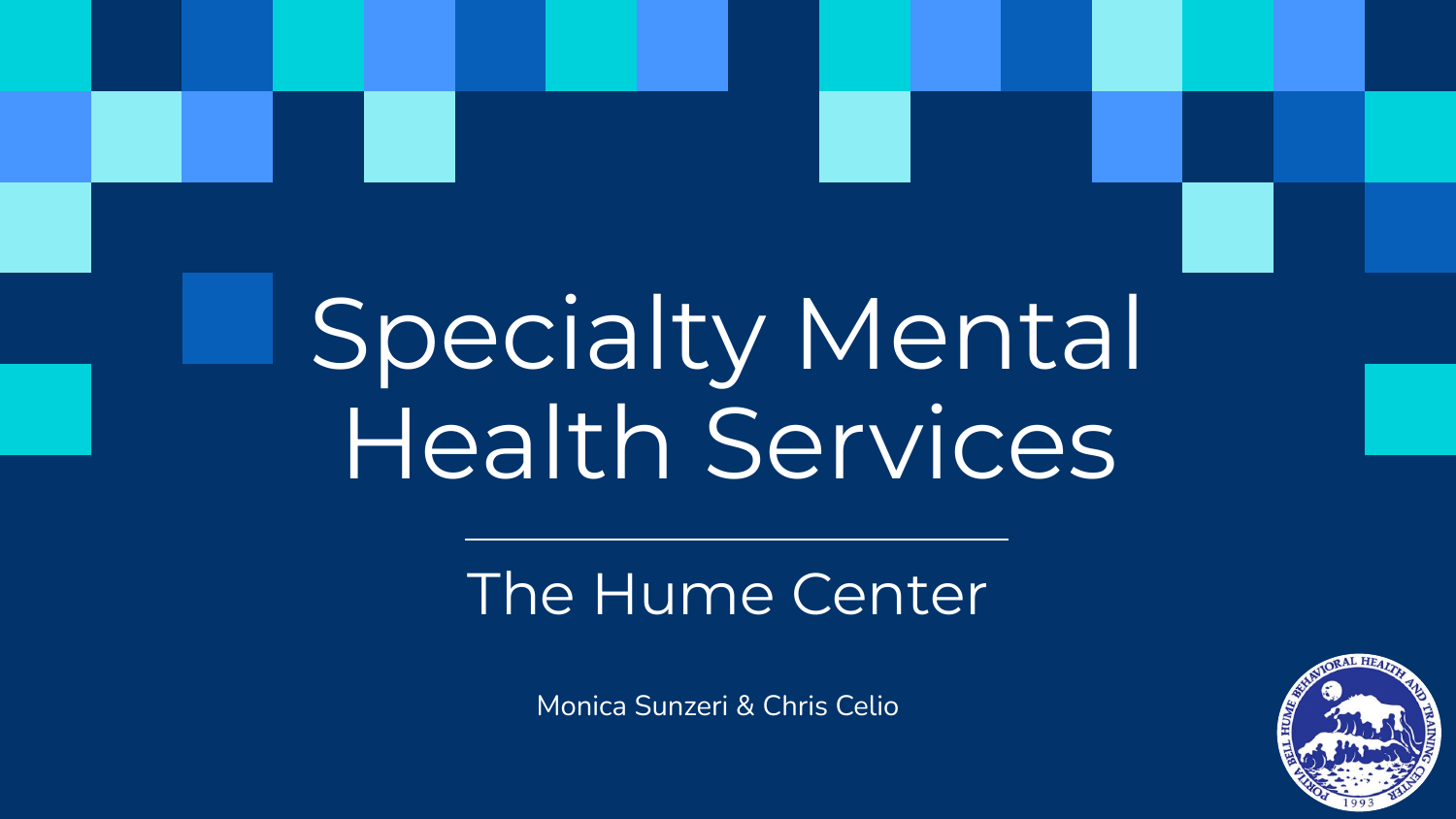## TABLE OF **CONTENTS**

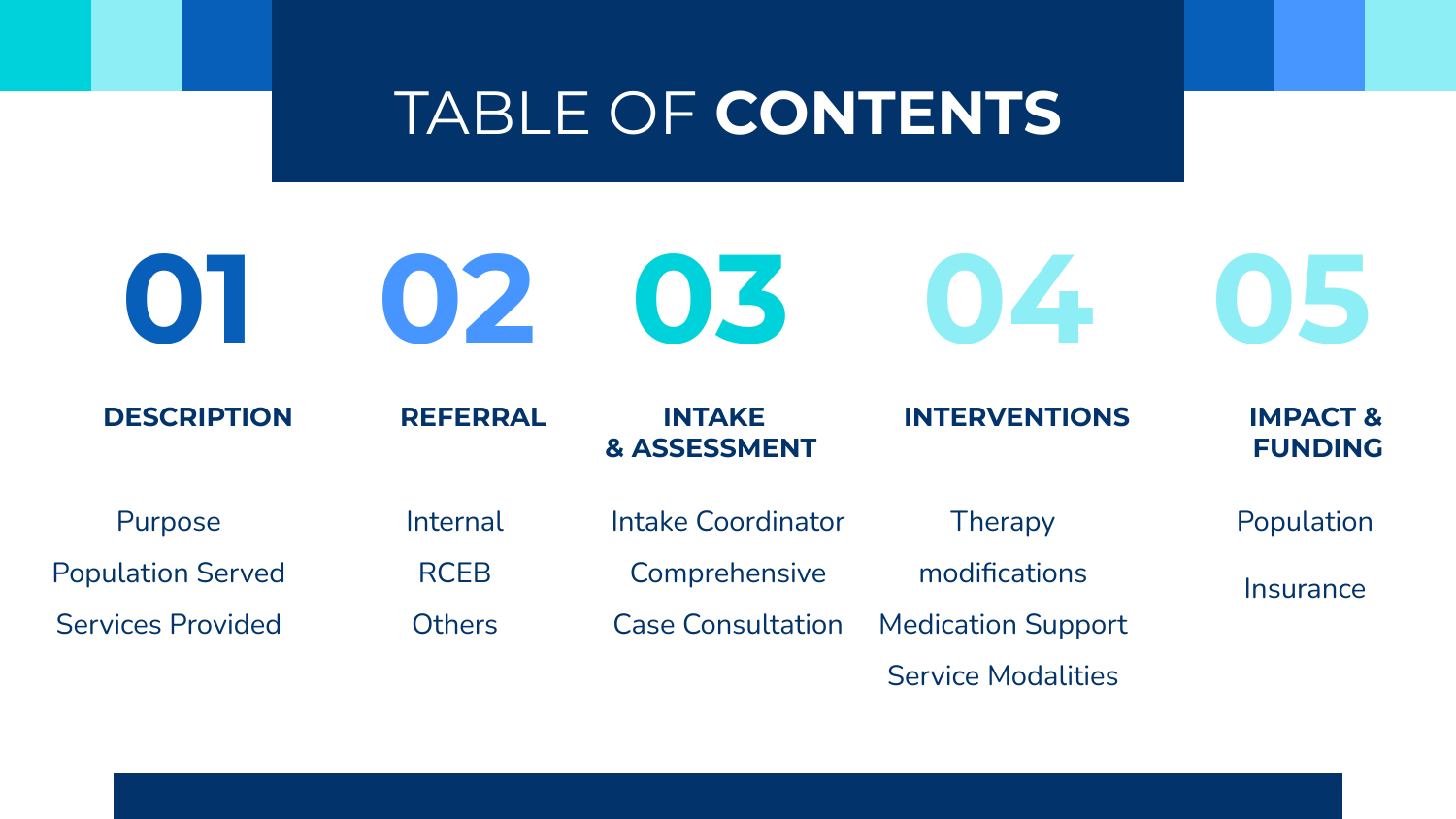# **01 DESCRIPTION**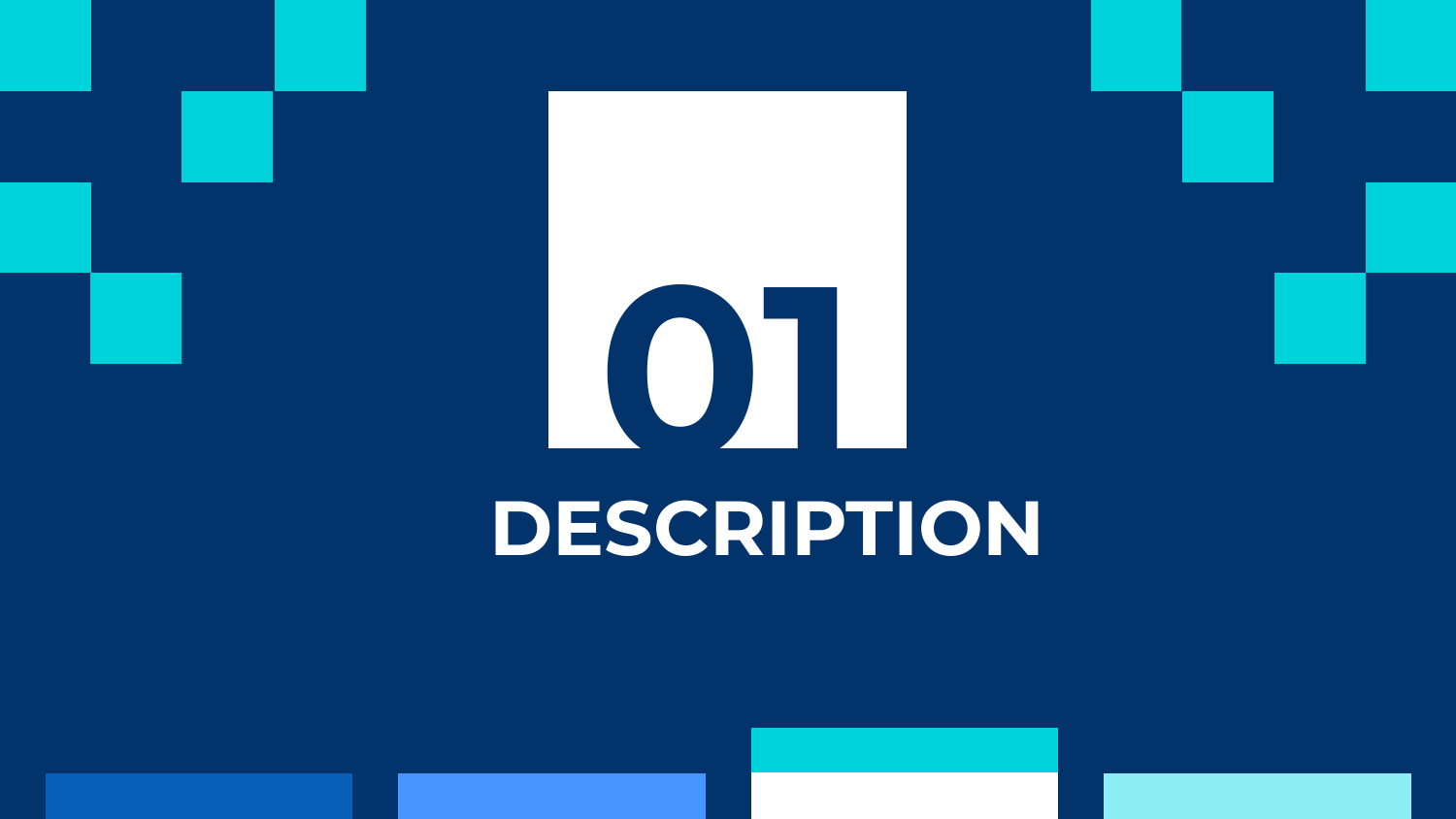## **DESCRIPTION**

### Non-profit organization

- $\triangleright$  Comprehensive Behavioral Health Services.
- $\triangleright$  Community Mental Health Model

Behavioral Consulting Services

- ➢ Individual Client Services
- $\triangleright$  Residential Care Facilities

Day Program

*"Build and maintain strong partnerships with consumers, families, advocates, service providers, public / private agencies and organizations, legislators and policy makers, to ensure service delivery system that is flexible, accessible, responsive."*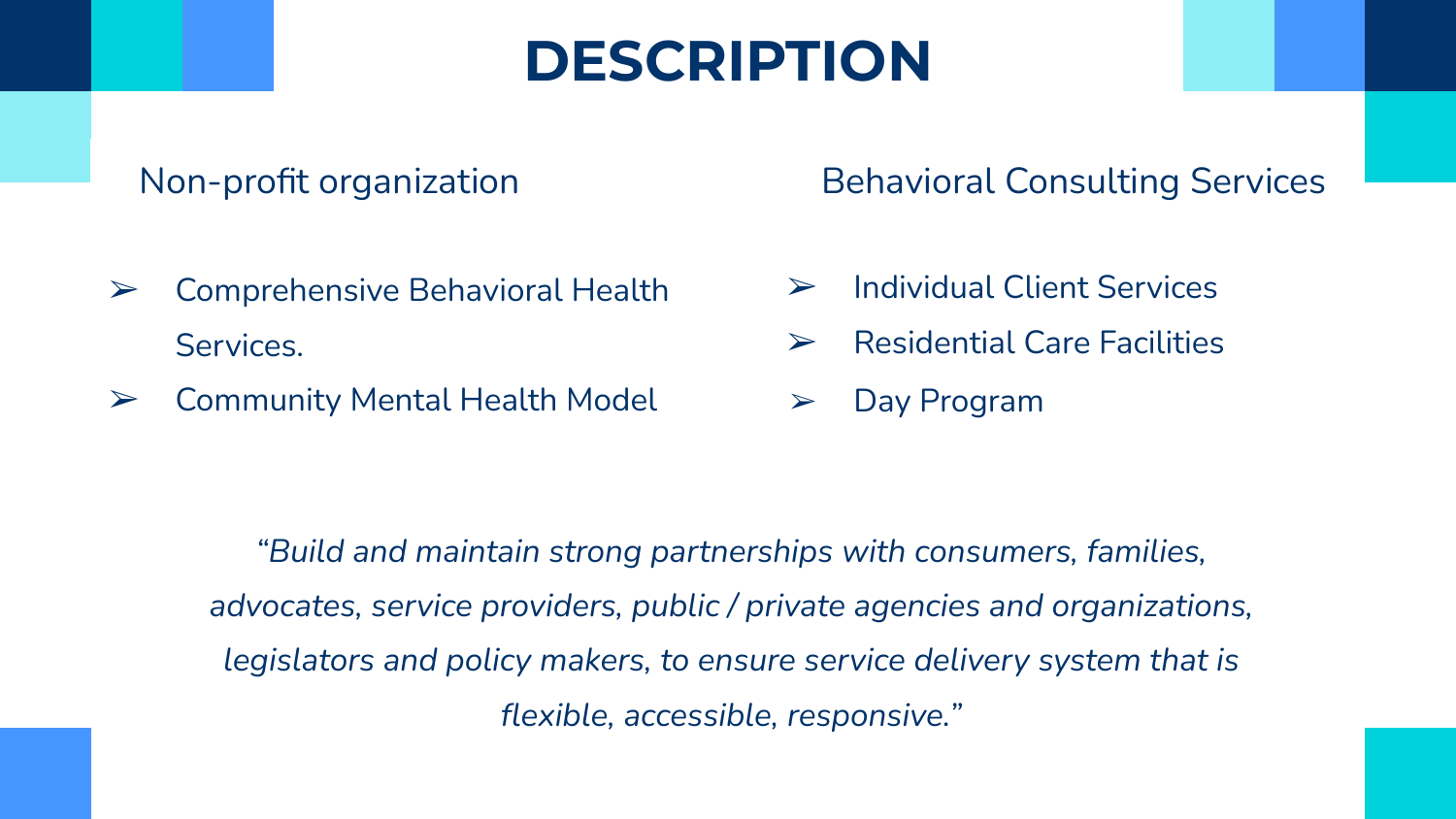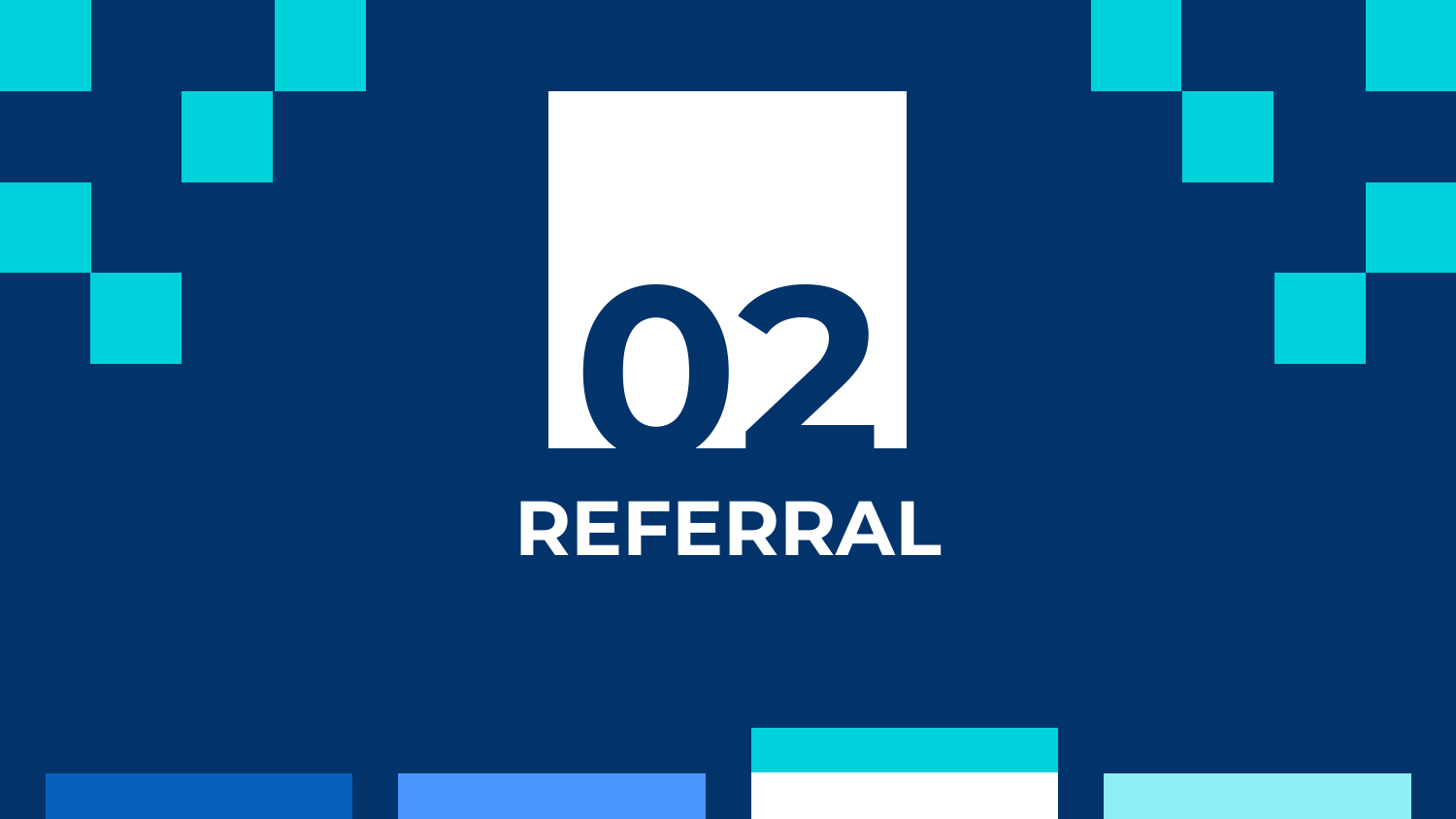## **REFERRALS**

 $\overline{v_{+}v}$ 

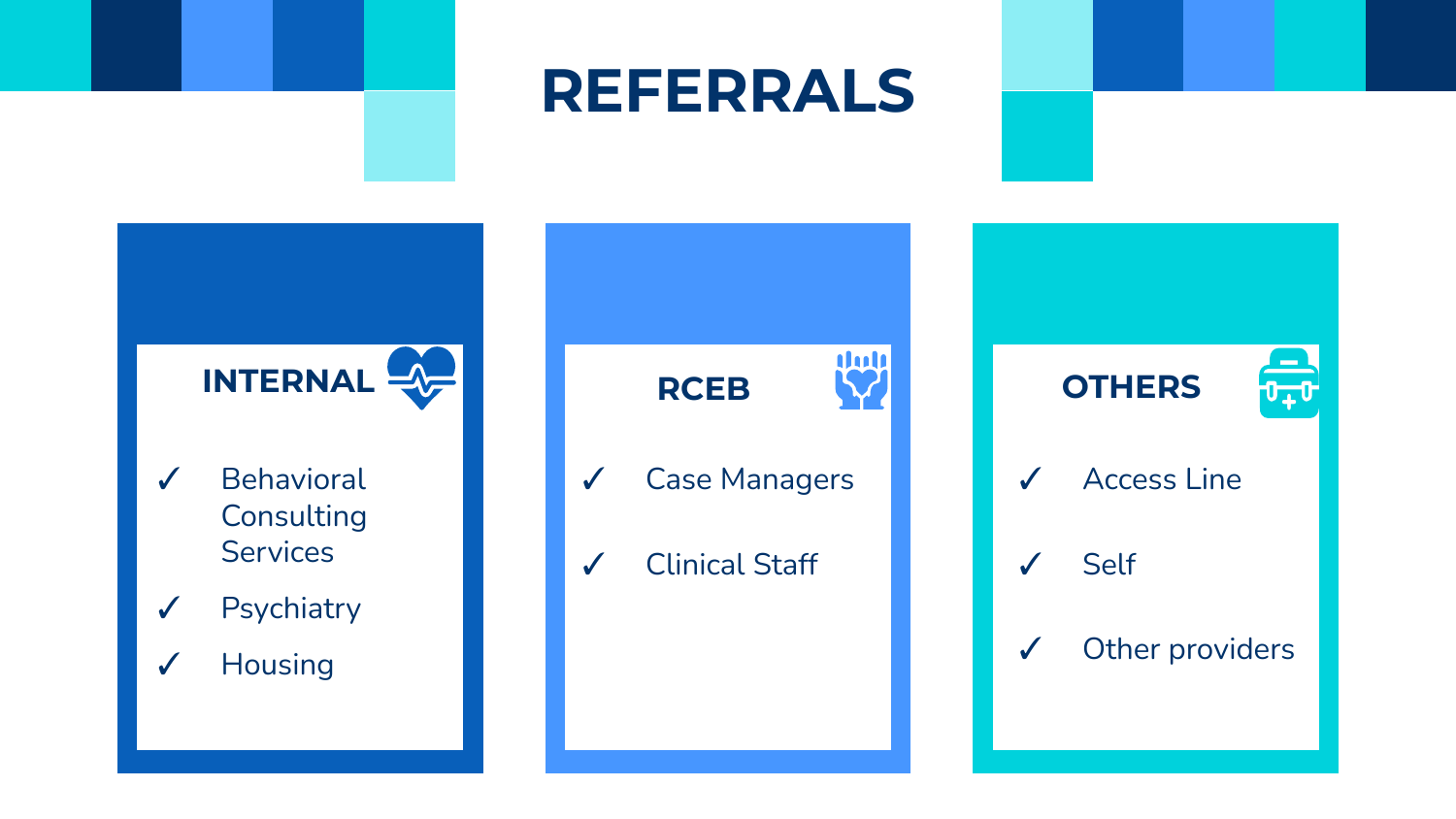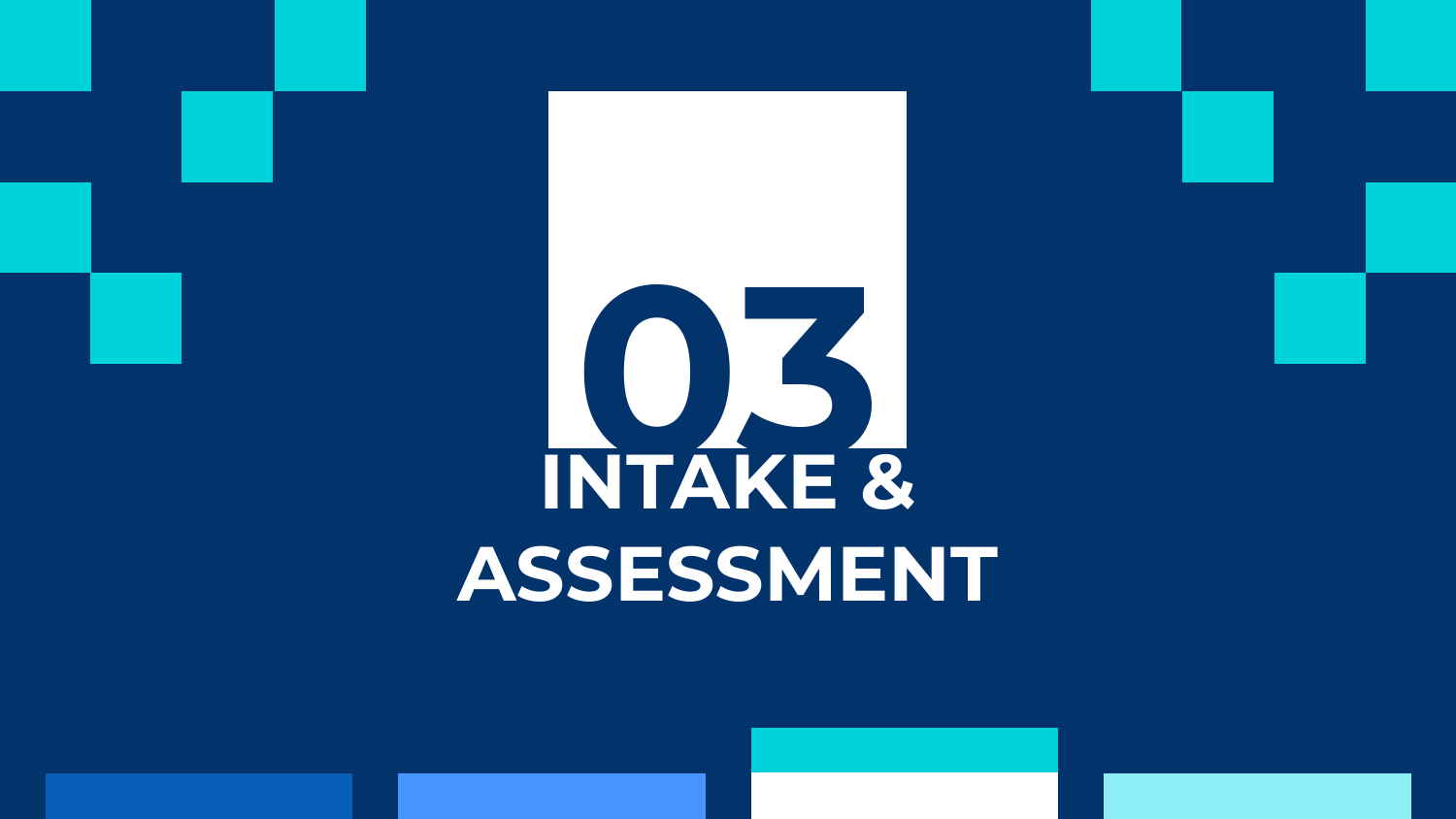## **INTAKE & CLINICAL ASSESSMENT**

*"Individuals driving their own treatment planning process"*

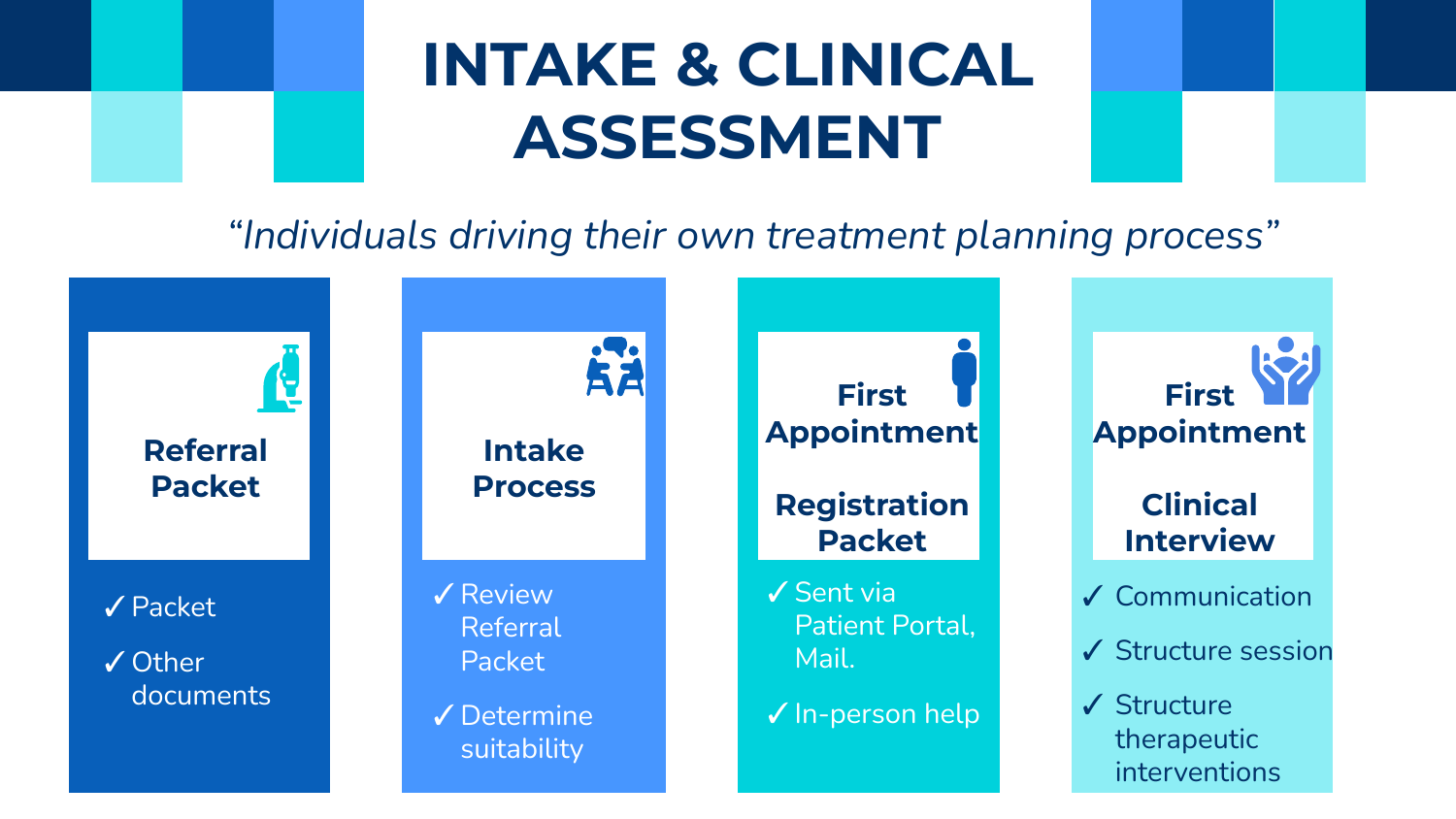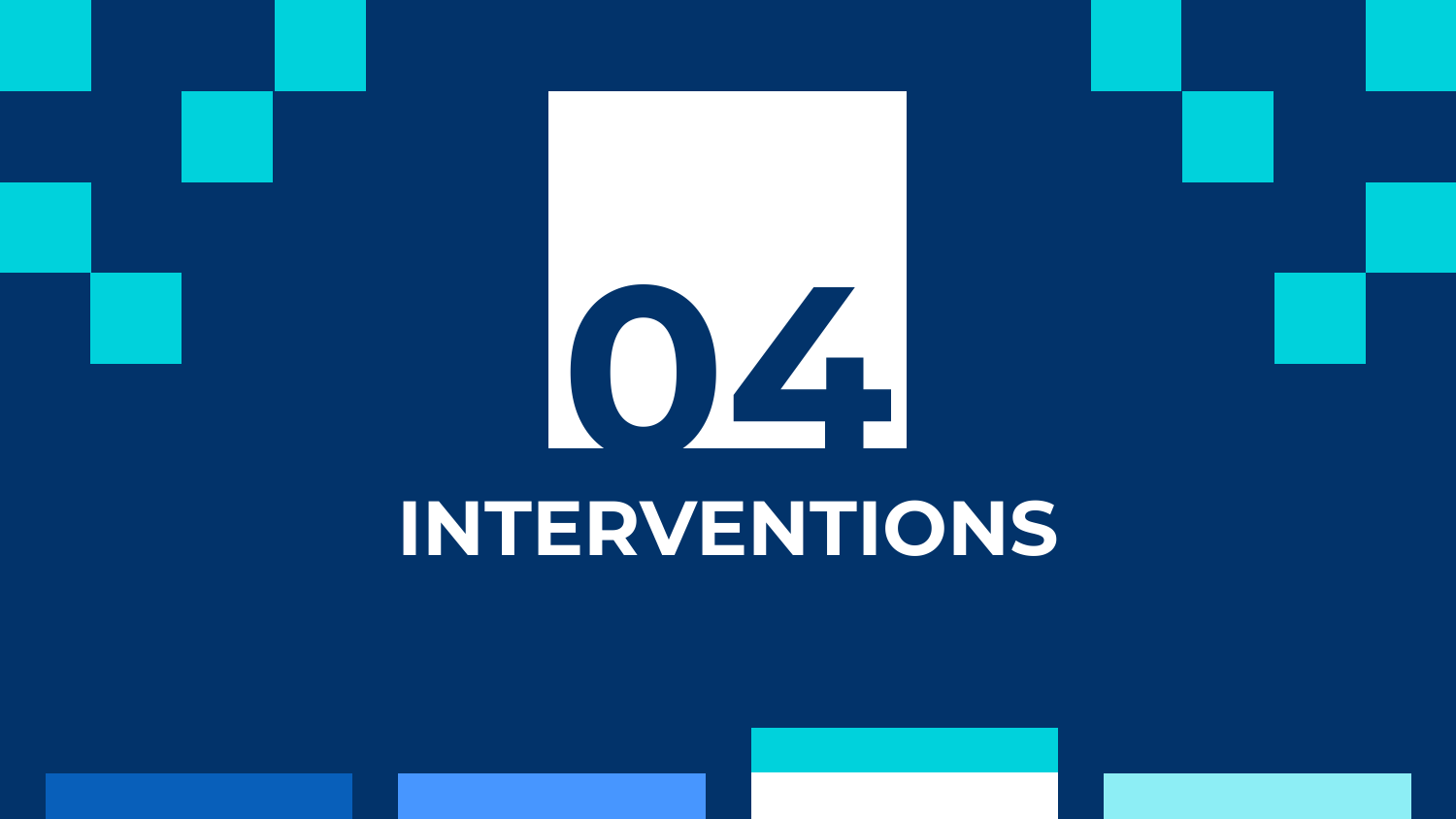## **INTERVENTIONS**

### **Communication**

- ✓ Using client's language.
- ✓ Listen and focus on the feeling.

### ✓ Receptive communication

### **Structure of Sessions**

- ✓ Frequency
- ✓ Duration
- ✓ Support system integration

**Structure of Therapeutic Interventions**

- ✓ Modification of interventions
- ✓ Duration of therapy
- ✓ Flexibility of interventions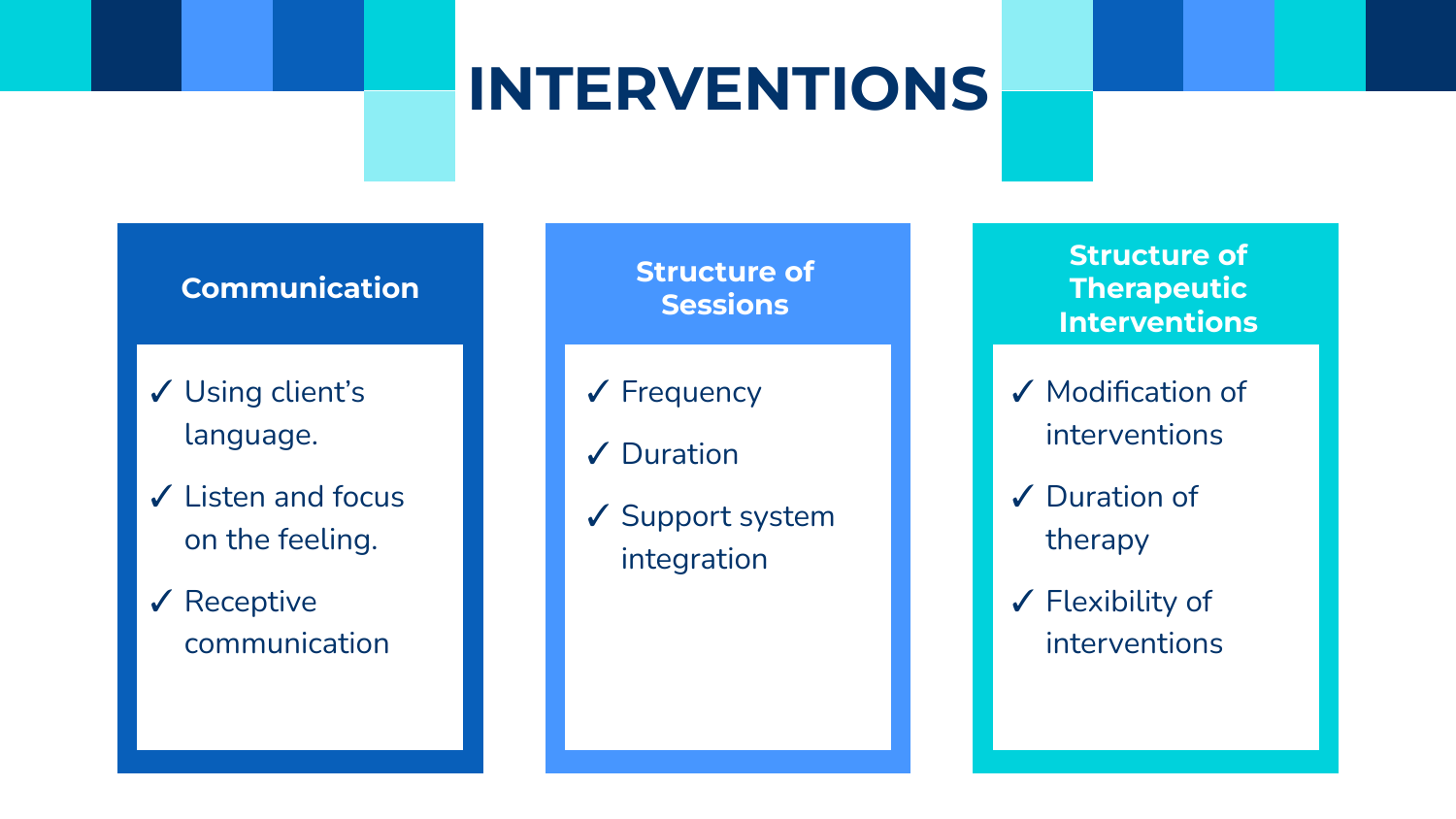## **INTERVENTION** APPROACH

- ➢ Case Consultation
- $\triangleright$  Multi-disciplinary support



✓Clinic

✓Community

✓Telehealth

✓Combined

✓MH Rehabilitation **Specialist** 

✓Case Manager

✓Applied Behavior Analysis

✓Behavioral **Health** Consultation

✓Assessment

✓Medication Management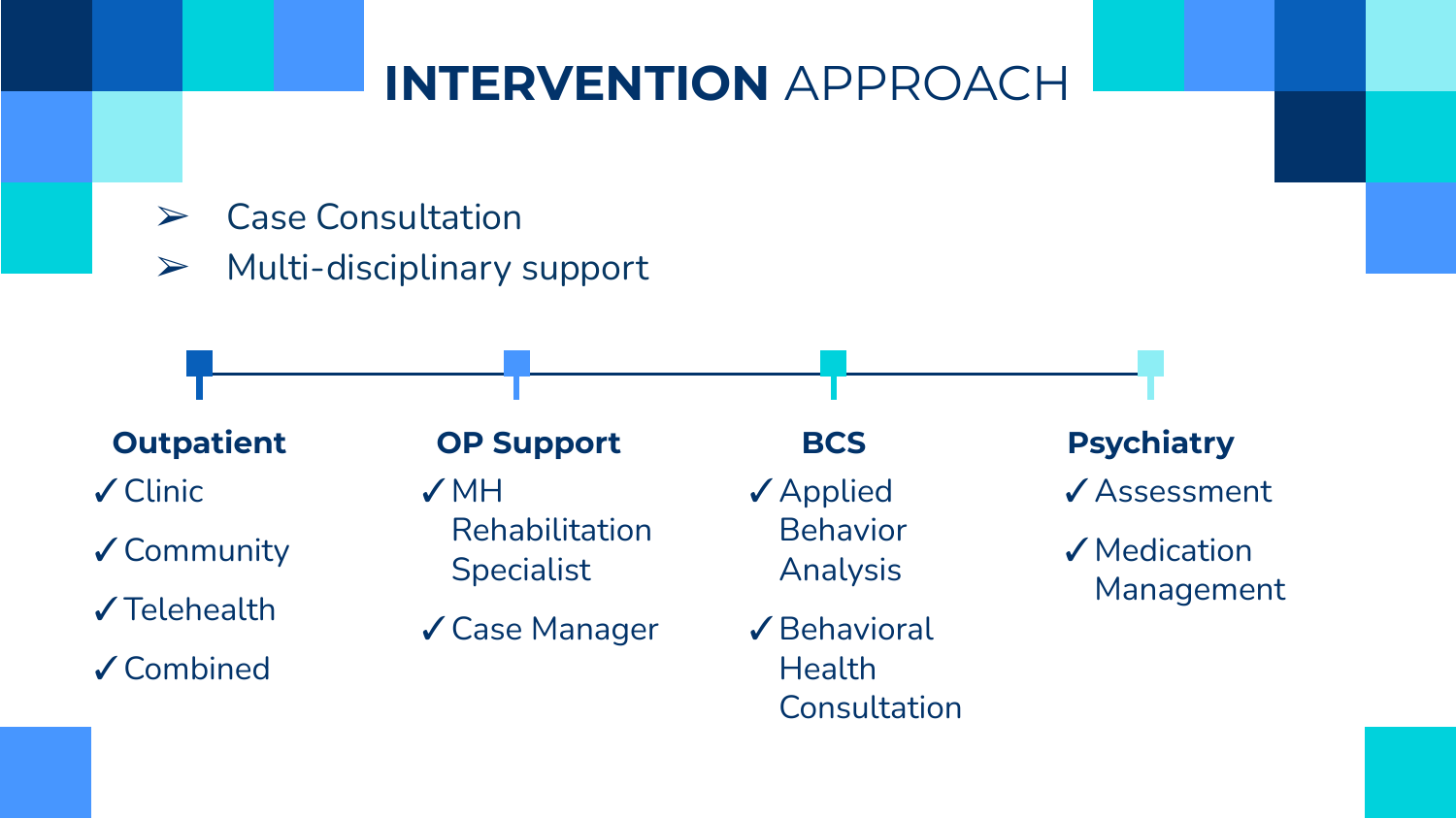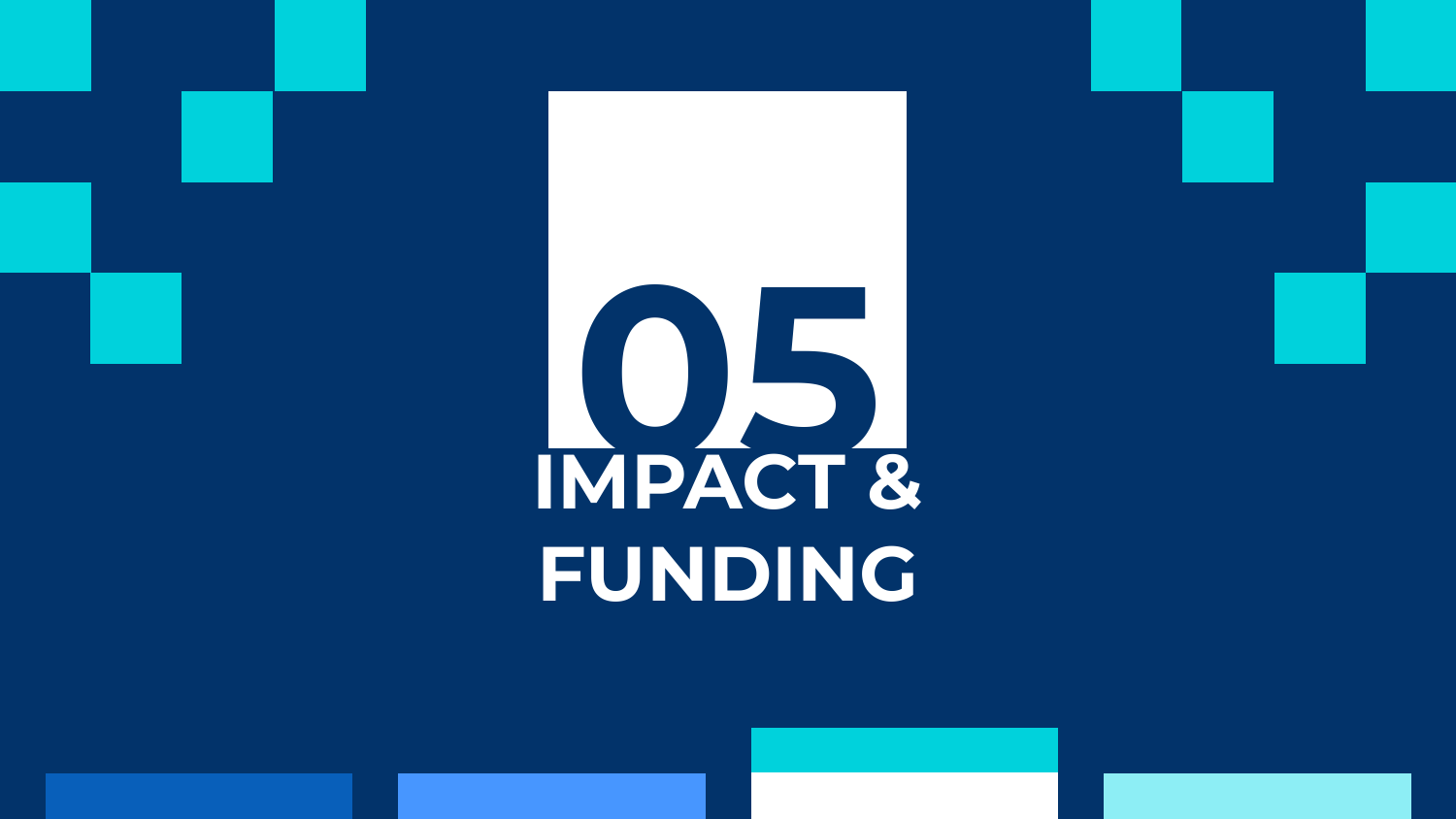

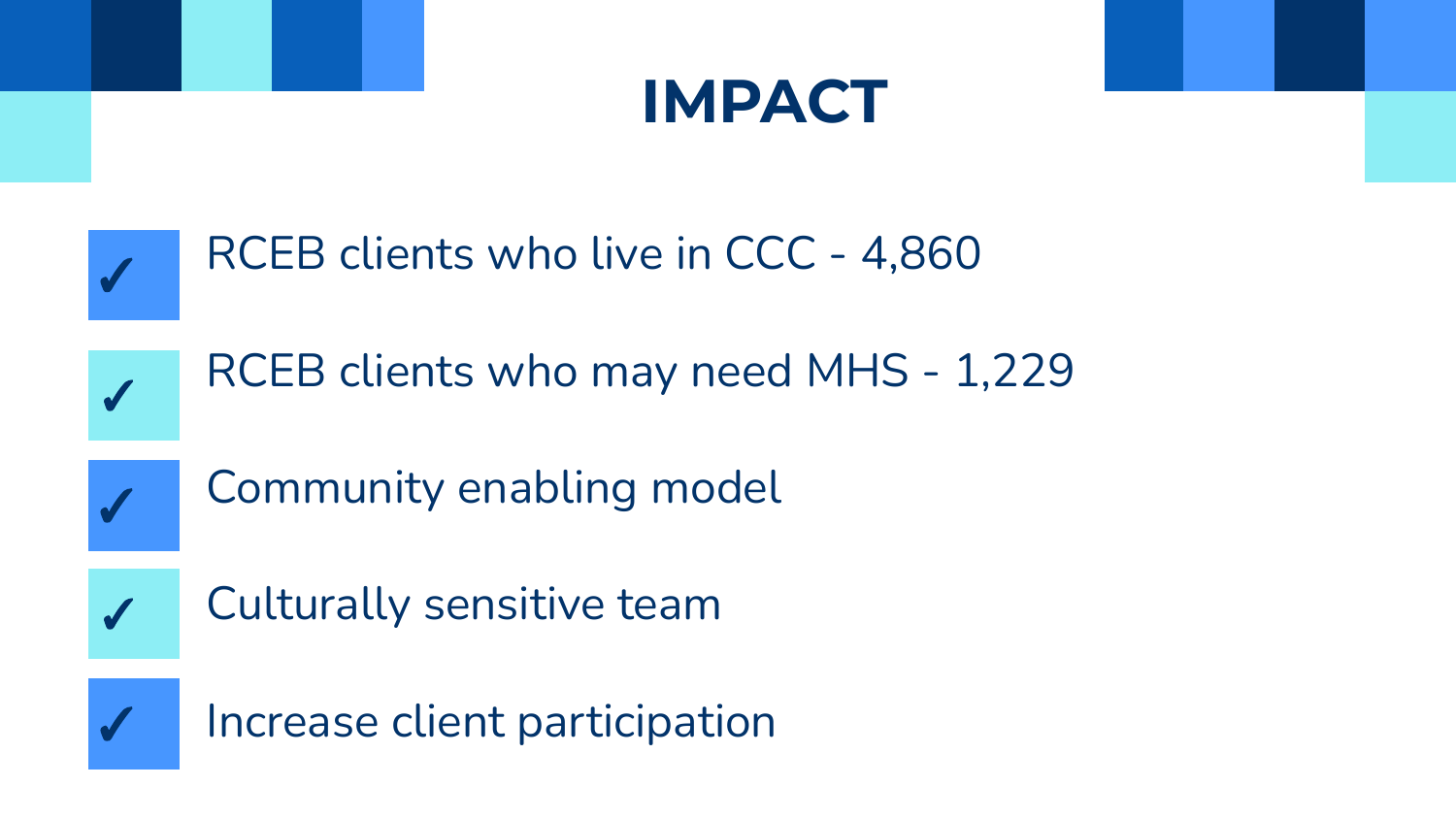## **FUNDING**